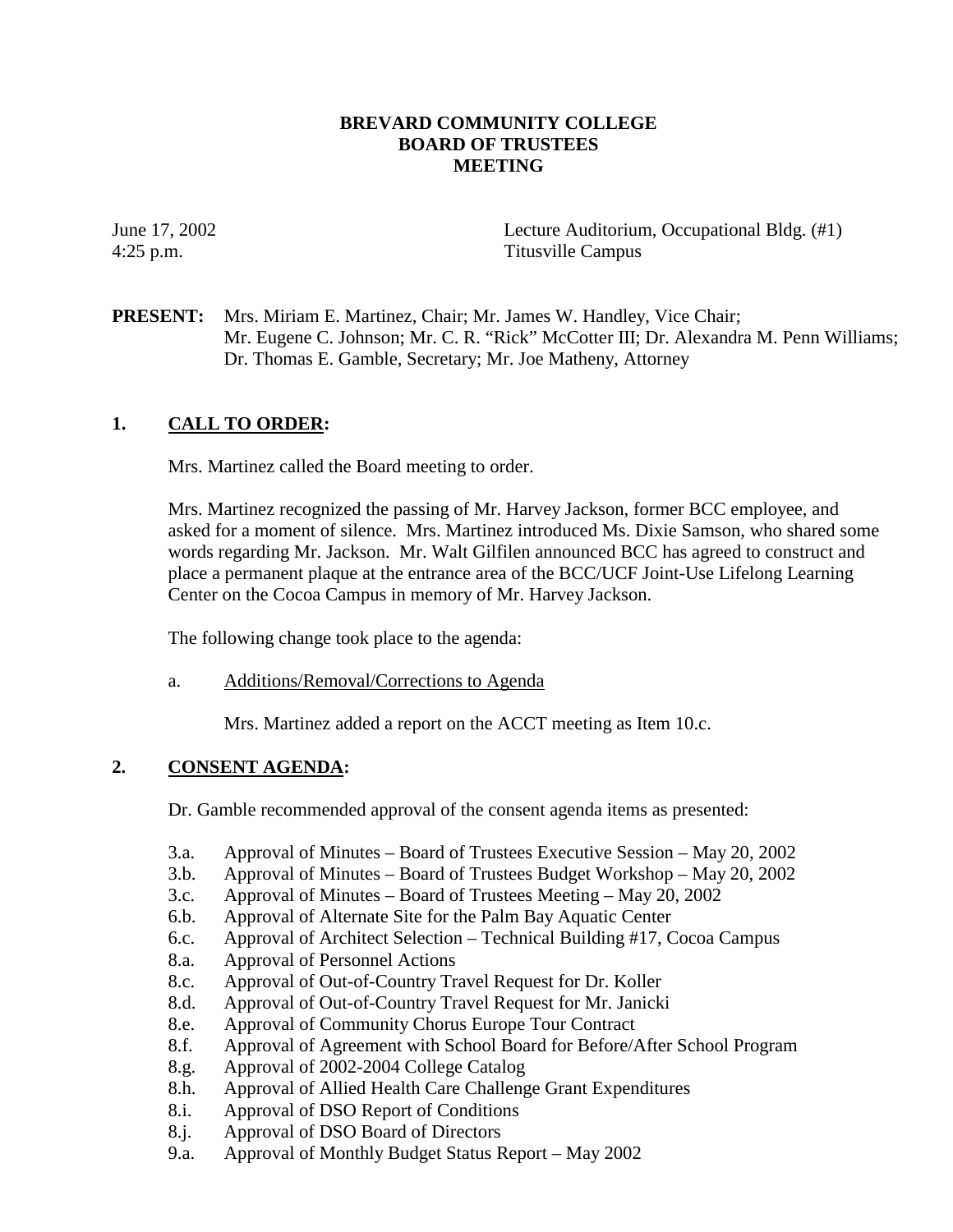Board of Trustees Meeting June 17, 2002  $Page - 2 -$ 

- 9.c. Approval of DSO Budgets, 2002-2003
- 9.d. Approval of 2002-2003 Fee Schedule
- 9.e. Approval of College Memberships
- 9.f. Approval of Accounts Receivable Writeoffs
- 9.g. Approval of 2002-2003 Capital Outlay Budget

Mr. Johnson moved approval of the consent agenda items. Mr. McCotter seconded the motion. All those voting in favor of the motion – Handley, Johnson, McCotter, Martinez, and Penn Williams; opposed – none. Motion unanimously approved.

# **3. APPROVAL OF THE OFFICIAL MINUTES OF PREVIOUS MEETINGS:**

a. Minutes – Board of Trustees Executive Session – May 20, 2002

Approved – consent agenda.

b. Minutes – Board of Trustees Budget Workshop – May 20, 2002

Approved – consent agenda.

c. Minutes – Board of Trustees Meeting – May 20, 2002

Approved – consent agenda.

# **4. COMMUNICATIONS:**

a. Report on the King Center Retreat - Mr. Nohrr/Mr. Janicki

Mr. Philip Nohrr, King Center Board Chairperson, reported on the King Center Board Retreat, which was held in April 2002, which centered on the mission statement and finances. He answered questions, which were presented by the Board.

b. Report on the King Center Financials – Mr. Nohrr/Mr. Cherry

Mr. Nohrr reported that, net of management fees, the endowment has earned \$3,150,000. He also reported the King Center has incurred losses of \$1,600,000. Mr. Nohrr reported on the success of the business model for the King Center. The King Center will continue to work toward improvement in the fund raising area. Mrs. Martinez recommended reports be provided for each Direct Support Organization (DSO) at future Board meetings.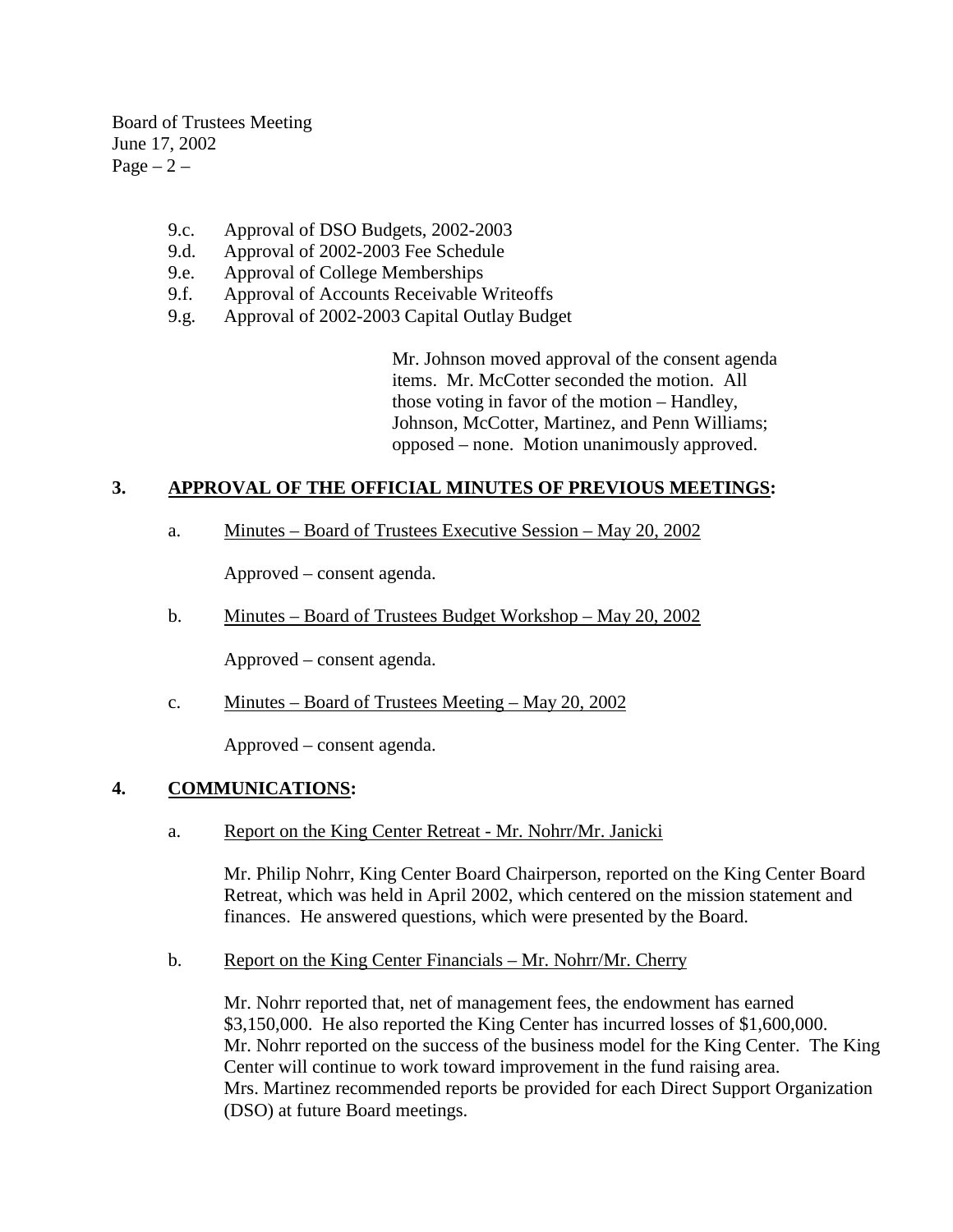Board of Trustees Meeting June 17, 2002  $Page - 3 -$ 

#### c. Report on the Planetarium – Dr. Fettrow/Mr. Howard

Dr. Brenda Fettrow, Cocoa Campus President, introduced Mr. Mark Howard, Director of the Planetarium. Mr. Howard gave a PowerPoint presentation on the activities at the Planetarium. He reviewed the revenue history. The Planetarium serves K-12 students, Space Camp, and the public by offering public shows, observatory programs, and scheduling private functions. Approximately 400 BCC students are served by the Planetarium per year, with approximately 200 enrolled in the Astronomy program. Mr. Howard reported the observatory is now operated by volunteers from the Brevard Astronomical Society. He reported the Planetarium is working toward self-sufficiency. The Planetarium Advisory Committee has met several times to work toward the improvement of the facility operations.

Dr. Gamble commended the Advisory Committee for assisting in the progress of the Planetarium.

Mr. Handley discussed the possibility of having jazz groups come to perform at the Planetarium to increase revenue. Dr. Gamble reported a business plan should be prepared regarding the ideas to increase Planetarium revenue.

## d. Report on the Collegiate High School – Dr. Fettrow

Dr. Fettrow reported the Collegiate High School pilot program will begin on the Cocoa Campus through coordination and planning with the Cocoa High School principal. Dr. Fettrow reported the goal of the program is to provide access to more students to attend the college campus for dual enrollment classes. The program target date is the Fall 2002 semester.

## e. Report on the Student Ambassador Program – Dr. Spraggs

Dr. Spraggs, Titusville Campus President, reported the Student Ambassador Program, at BCC, began in 1998, on the Cocoa Campus. Ms. Rebecca Talluto, Dean of Educational Services, created the program in an effort to improve student retention. He reported the Ambassadors went through a training program that covered the topics of college policies and procedures, communications skills, leadership, and customer service. Dr. Spraggs reported that in 1999, Ms. Talluto applied for a Title III grant to train representatives, from other campuses, on how to implement a student ambassador program. He reported the Student Ambassador Program was implemented on the Titusville Campus in the year 2000.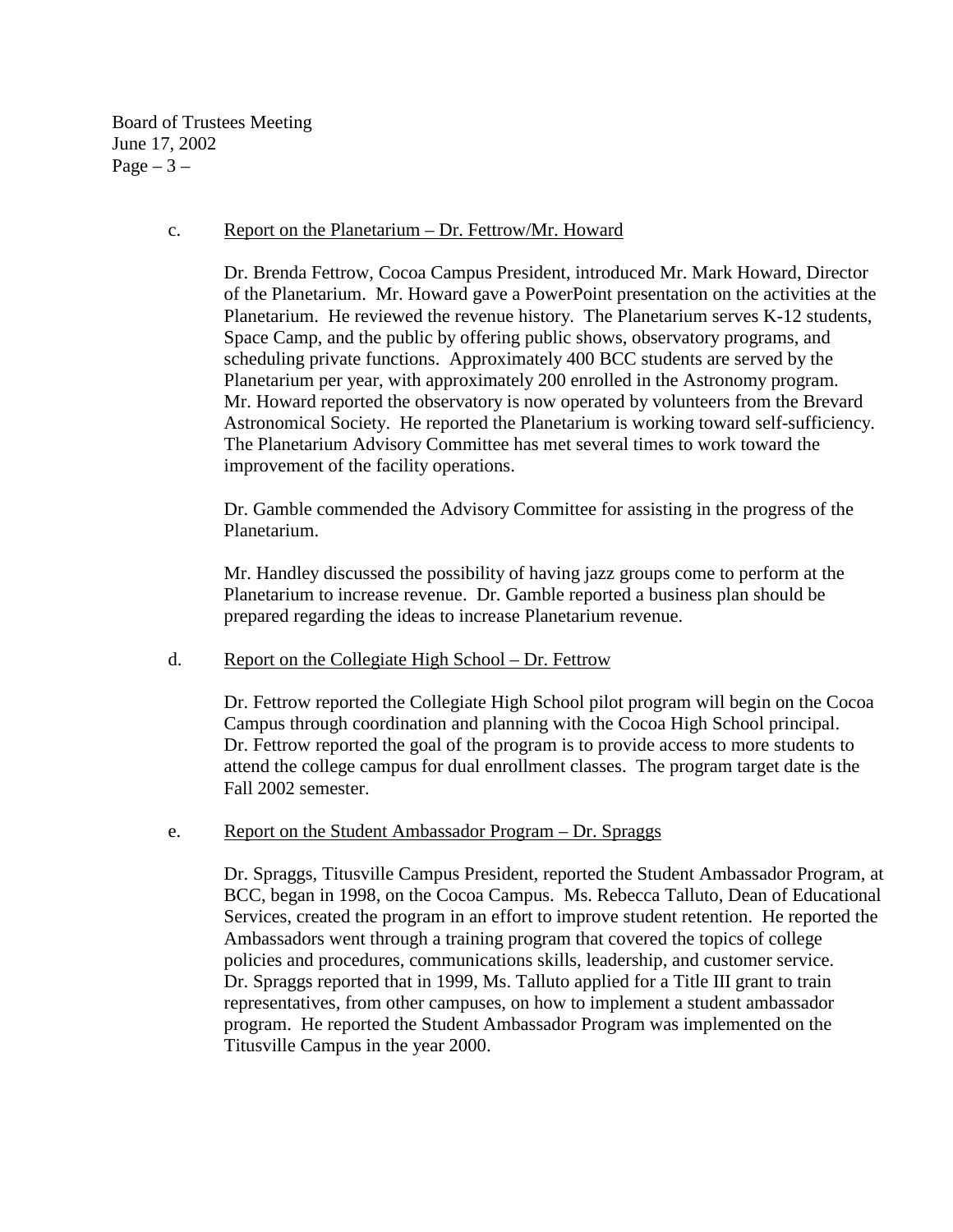Board of Trustees Meeting June 17, 2002  $Page-4$  –

# **5. CITIZEN'S PRESENTATION:**

#### a. Ms. Amy Rieger, President of United Faculty of Florida (UFF)

Ms. Amy Rieger, President of United Faculty of Florida (UFF), expressed appreciation for the efforts with the recent bargaining negotiations. She reported the union recognizes the difficult budgeting position the college has struggled through and appreciates its efforts to continue its public commitment to raising faculty salaries. Ms. Reiger reported the ratification process is ongoing and should be completed within the next few weeks.

#### b. Mr. Michael J. Boonstra, BCC Genealogist

Mr. Michael Boonstra, BCC Genealogist, reported on the genealogy program at BCC and expressed his concern of the elimination of the Genealogy Department.

c. Ms. Nancy C. Sieck, Brevard County Citizen

Ms. Nancy C. Sieck, Brevard County Citizen, expressed her concern with the elimination of the Genealogy Department.

## **6. CONSTRUCTION AND DEVELOPMENT:**

a. Approval of Architect Selection – Cocoa Village Playhouse Renovations – Mr. Little (Addendum)

Mr. Little, Vice President for Finance and Administrative Services, reported the Architect Selection Committee, for the Cocoa Village Playhouse Renovations met, as requested by the Board of Trustees, and the specific instances that were to be reviewed were discussed in great detail. He reported that after a full review, the Architect Selection Committee unanimously reaffirmed its ranking of the firms for the project. Mr. Little reported the ranking of Rood & Zwick, Rhodes and Brito, and Zeidler Grinnell, is being brought to the Board of Trustees for approval. He reported that with the consent of the Board, the Administration will begin negotiations with Rood  $\&$ Zwick, for the project. Dr. Gamble recommended approval of the Architect Selection for the Cocoa Village Playhouse Renovations.

> Dr. Penn Williams moved approval of the Architect Selection with the ranking of Rood & Zwick, Rhodes and Brito, and Zeidler Grinnell, for the Cocoa Village Playhouse. Mr. Johnson seconded the motion. All those voting in favor of the motion – Handley, Johnson, McCotter, Martinez, and Penn Williams; opposed – none. Motion unanimously approved.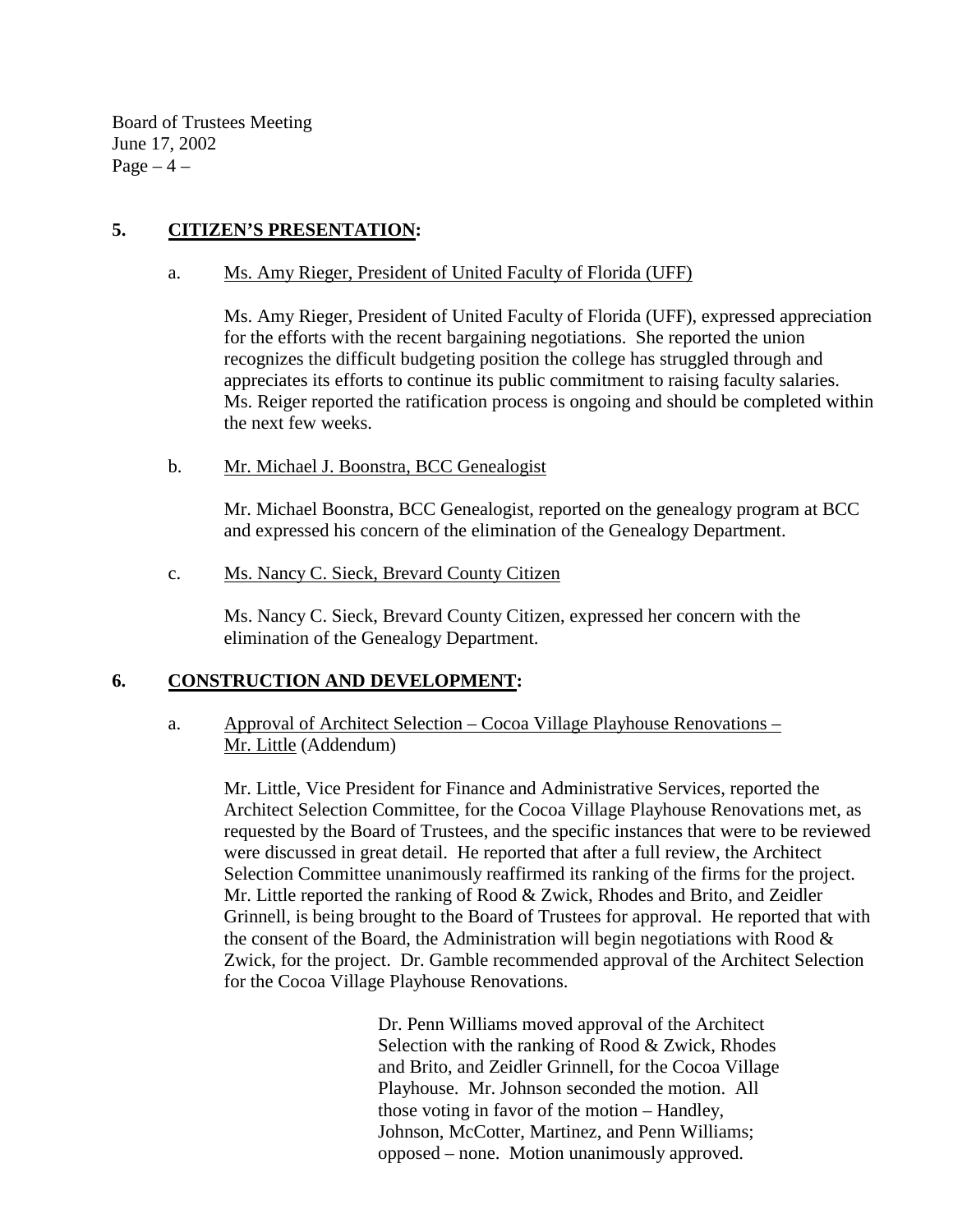Board of Trustees Meeting June 17, 2002 Page  $-5-$ 

b. Approval of Alternate Site for the Palm Bay Aquatic Center – Dr. Purga (Addendum)

Approved – consent agenda.

 c. Approval of Architect Selection – Technical Building #17, Cocoa Campus – Mr. Little (Addendum)

Approved – consent agenda.

# **7. OLD BUSINESS:**

a. Report on Pending Legal Actions – Mr. Matheny (Addendum)

Mr. Joe Matheny, attorney, reported there are action items in his written report.

(1) Approval of Legal Services Contracts – Mr. Matheny (Addendum)

Mr. Matheny reported the Board reached a consensus, last month, to re-engage the services of Mr. Matheny and Mr. Andy Hament, attorney; however, a Board vote was not conducted. Dr. Gamble recommended approval of the legal services contracts for Mr. Joe Matheny and Mr. Andy Hament.

> Mr. Handley moved approval of the legal services contracts for Mr. Joe Matheny and Mr. Andy Hament. Mr. Johnson seconded the motion. All those voting in favor of the motion – Handley, Johnson, McCotter, Martinez, and Penn Williams; opposed – none. Motion unanimously approved.

(2) Approval of Stormwater Agreement – Mr. Matheny (Addendum)

Mr. Matheny reported he has the tentative approval of the organizations and the firm approval of the attorneys for those organizations of the Stormwater Agreement. Mr. Matheny recommended approval of the agreement. Dr. Gamble recommended approval of the Stormwater Agreement.

> Mr. McCotter moved approval of the Stormwater Agreement. Dr. Penn Williams seconded the motion. All those voting in favor of the motion – Handley, Johnson, McCotter, Martinez, and Penn Williams; opposed – none. Motion unanimously approved.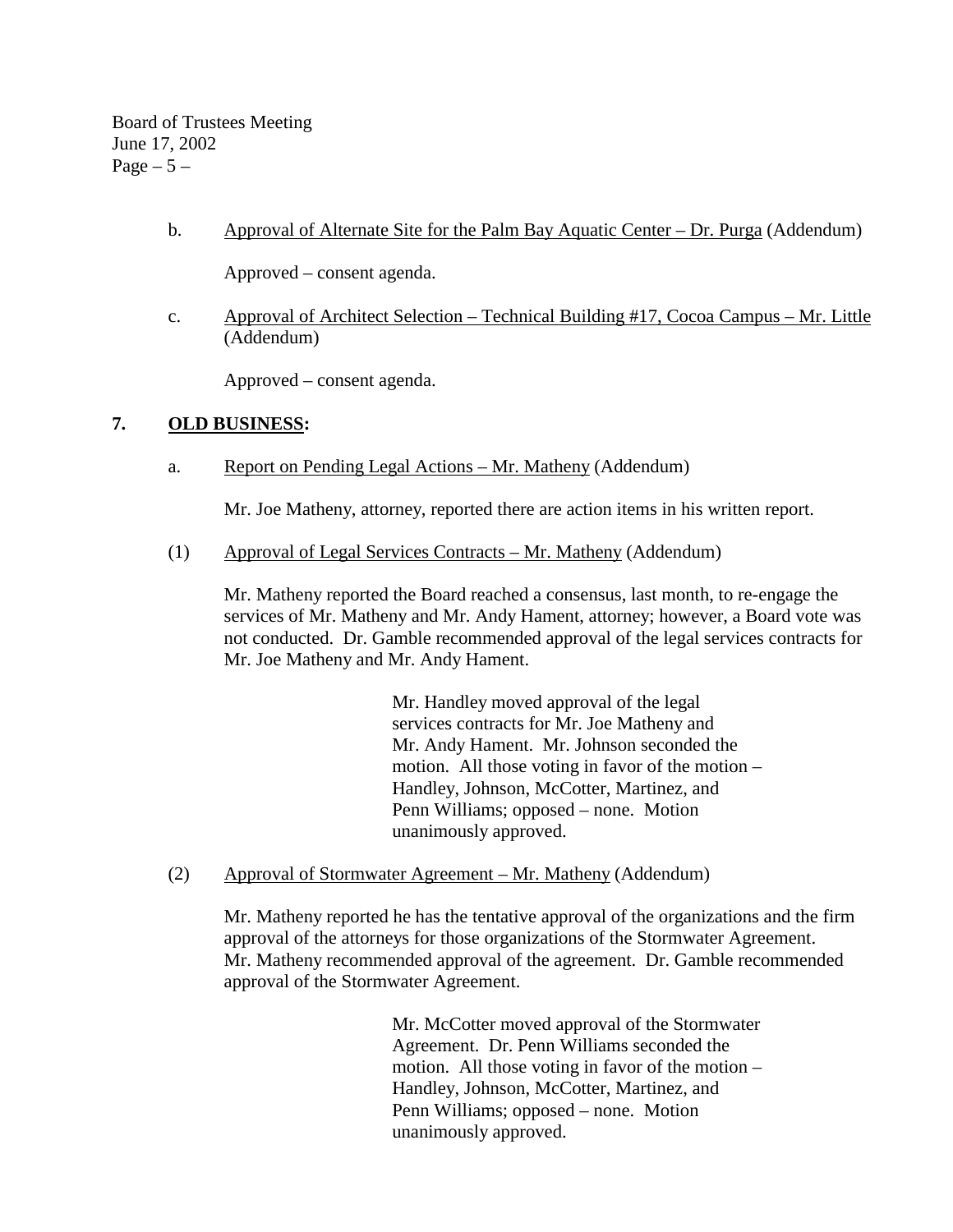Board of Trustees Meeting June 17, 2002 Page  $-6$  –

#### b. Approval of WBCC-TV Tower Agreement – Mr. Little (Addendum)

Mr. Joe Matheny reported the WBCC-TV tower agreement shares the cost of the use of the Brown Road tower for the use of WBCC-TV's digital transmission. An agreement has been negotiated and Daytona Beach Community College has approved the agreement. Dr. Gamble recommended approval of the WBCC-TV Tower Agreement.

> Mr. Handley moved approval of the WBCC-TV Tower Agreement. Mr. Johnson seconded the motion. All those voting in favor of the motion – Handley, Johnson, McCotter, and Penn Williams; opposed – none. Motion unanimously approved.

Mrs. Martinez abstained from voting on Item 7.b., "Approval of WBCC-TV Tower Agreement," pursuant to the "Conflict of Interest" Florida Statute. (Form 8B Memorandum of Voting Conflict for County, Municipal, and Other Local Public Officers is attached.)

## **8. NEW BUSINESS:**

## a. Approval of Personnel Actions – Ms. Oglesby (Addendum)

Approved – consent agenda.

b. Approval of Amendment to the 2001-2003 UFF/BCC Agreement – Mr. Hament (Addendum)

 Mr. Andy Hament, attorney, reported the union bargaining team, the faculty union team, and the administration bargaining team met on June 7, 2002, and were able to work out an agreement during the meeting, on amendments to the current collective bargaining agreement. Dr. Gamble recommended approval of the Amendment to the 2001-2003 UFF/BCC Agreement.

> Mr. Johnson moved approval of the Amendment to the 2001-2003 UFF/BCC Agreement. Mr. McCotter seconded the motion. All those voting in favor of the motion – Handley, Johnson, McCotter, Martinez, and Penn Williams; opposed – none. Motion unanimously approved.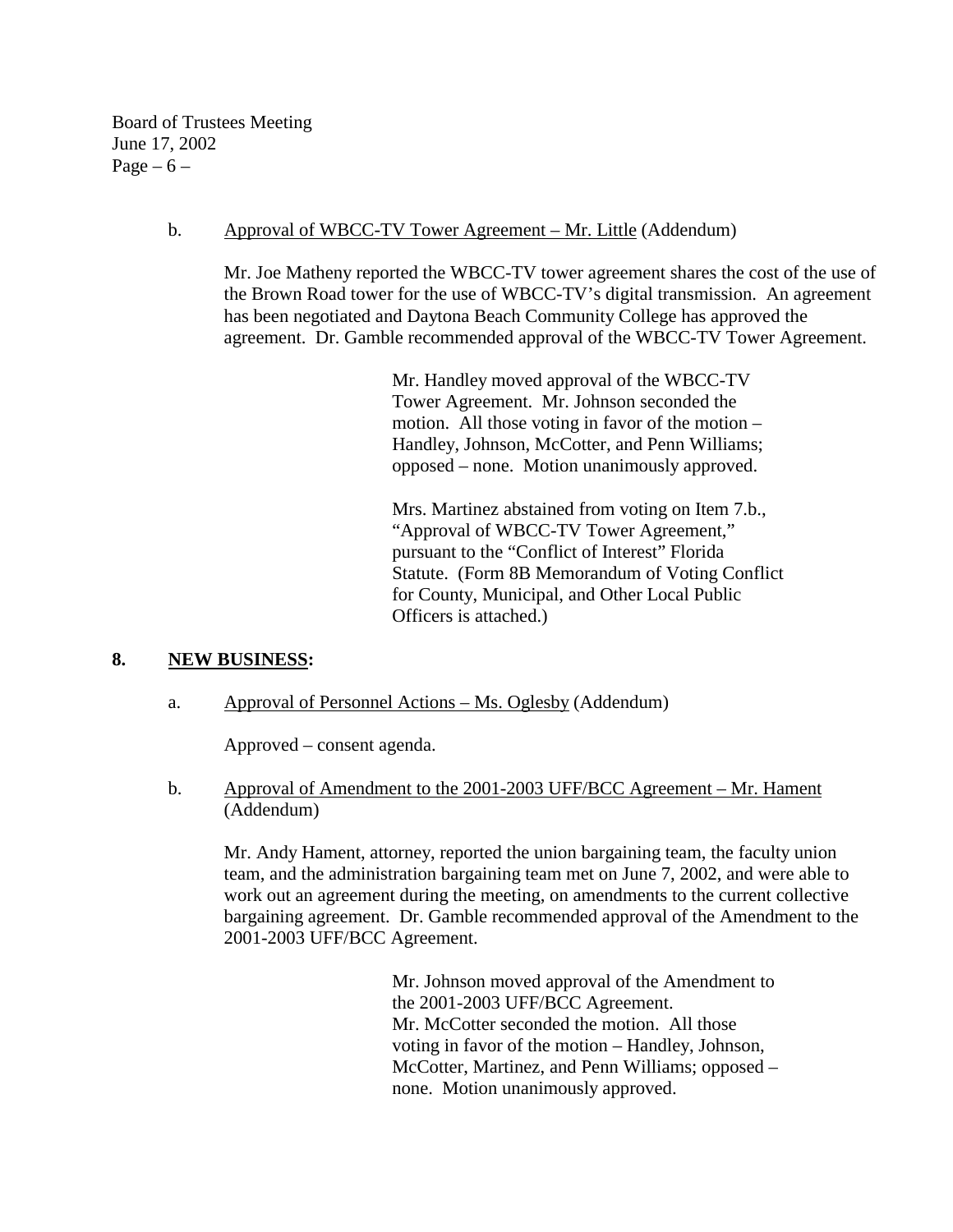Board of Trustees Meeting June 17, 2002 Page  $-7$  –

c. Approval of Out-of-Country Travel Request for Dr. Koller – Dr. Gamble (Addendum)

Approved – consent agenda.

d. Approval of Out-of-Country Travel Request for Mr. Janicki – Dr. Kaliszeski (Addendum)

Approved – consent agenda.

e. Approval of Community Chorus Europe Tour Contract – Dr. Fettrow (Addendum)

Approved – consent agenda.

 f. Approval of Agreement with School Board for Before/After School Program – Dr. Fettrow (Addendum)

Approved – consent agenda.

g. Approval of 2002-2004 College Catalog – Dr. Bilsky (Addendum)

Approved – consent agenda.

 h. Approval of Allied Health Care Challenge Grant Expenditures – Dr. Fettrow (Addendum)

Approved – consent agenda.

i. Approval of DSO Report of Conditions – Mr. Cherry (Addendum)

Approved – consent agenda.

j. Approval of DSO Board of Directors – Mr. Cherry (Addendum)

Approved – consent agenda.

k. Approval of Dissolution of the DSO Task Force – Mr. Cherry (Addendum)

Mr. Mark Cherry, Associate Vice President of Collegewide Accounting, reported the DSO Task Group was established in 1998, to examine each of the DSOs of BCC to determine if they comply with Florida Statutes and contribute to the mission of the college. He reported the Task Force has made recommendations over the past few years to enhance DSO operations and has served as a reporting mechanism to the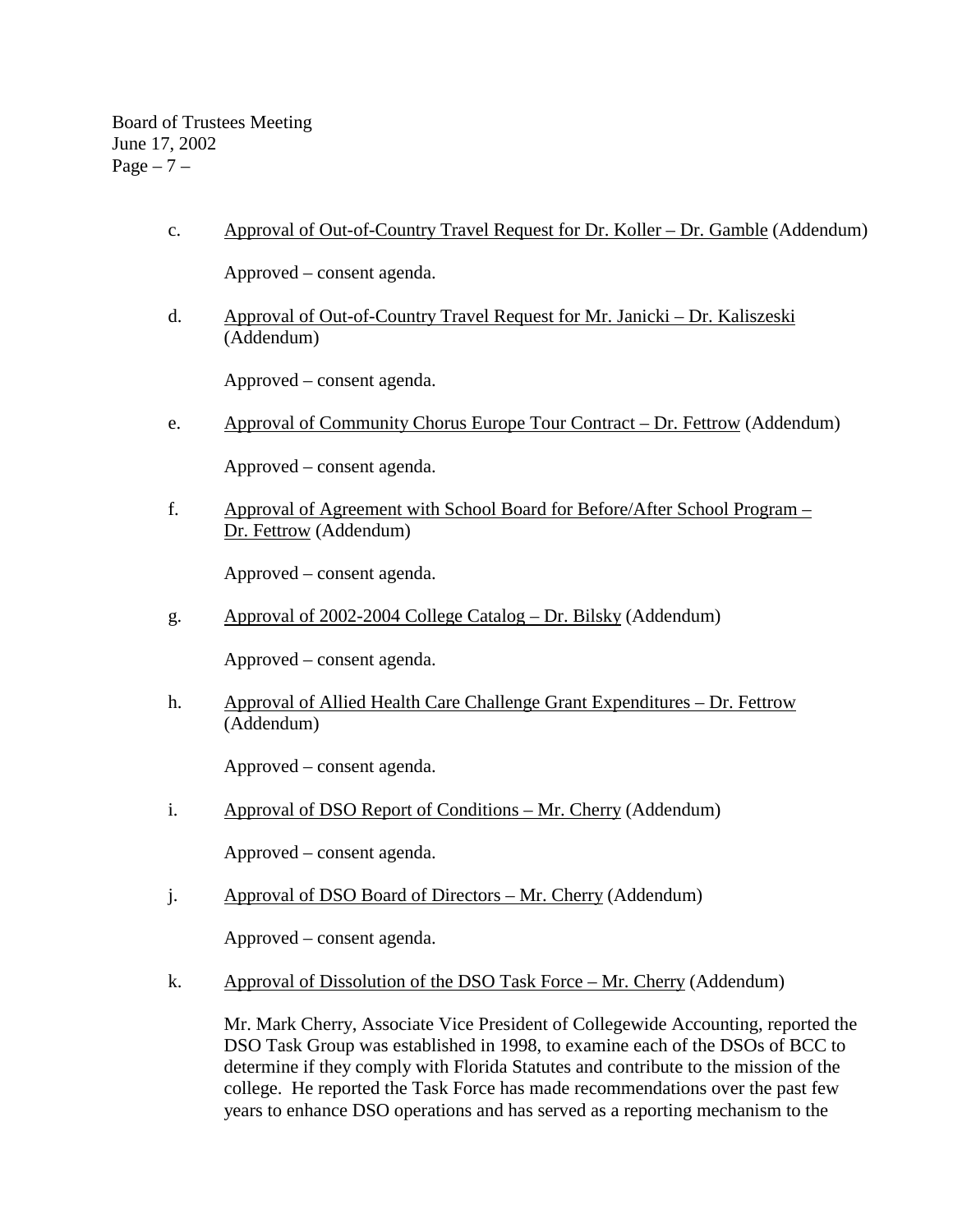Board of Trustees Meeting June 17, 2002  $Page - 8 -$ 

> District President and the Board of Trustees. He also reported this reporting was largely financial in nature. Mr. Cherry reported that currently all operating budgets of the DSOs are approved by the Board of Trustees, there is a quarterly reporting of financial information presented to the Board of Trustees, and there is an annual presentation of audit reports, IRS returns, and the State Board of Community College Audit Checklist. He reported these reports, combined with the dissolution of the two troubled DSOs and the lack of new DSO concerns, have reduced the need for a special oversight committee. Mr. Cherry reported it is recommended that the DSO Task Force be dissolved. Dr. Gamble recommended approval of the dissolution of the DSO Task Force.

> > Mr. Johnson moved approval of the dissolution of the DSO Task Force. Dr. Penn Williams seconded the motion. All those voting in favor of the motion – Handley, Johnson, McCotter, Martinez, and Penn Williams; opposed – none. Motion unanimously approved.

#### l. Request for Board Meeting Agenda Items – Board Members

Mrs. Martinez asked if there were any items to add to future agendas. There were no items.

## **9. FINANCIAL ACTIONS:**

a. Approval of Monthly Budget Status Report – May 2002 – Mr. Cherry (Addendum)

Approved – consent agenda.

 b. Approval of General Fund Budget, 2002-2003 & Master Grade/Salary Schedule – Mr. Little/Ms. Oglesby (Addendum)

Mr. Little reported the plan for the 2002-2003 unrestricted fund budget was presented to the Board of Trustees at a workshop last month. Dr. Gamble recommended approval of the General Fund Budget, 2002- 2003 & the Master Grade Salary Schedule.

> Mr. Handley moved approval of the General Fund Budget, 2002-2003 & Master Grade Salary Schedule. Mr. Johnson seconded the motion. All those voting in favor of the motion – Handley, Johnson, McCotter, Martinez, and Penn Williams; opposed – none. Motion unanimously approved.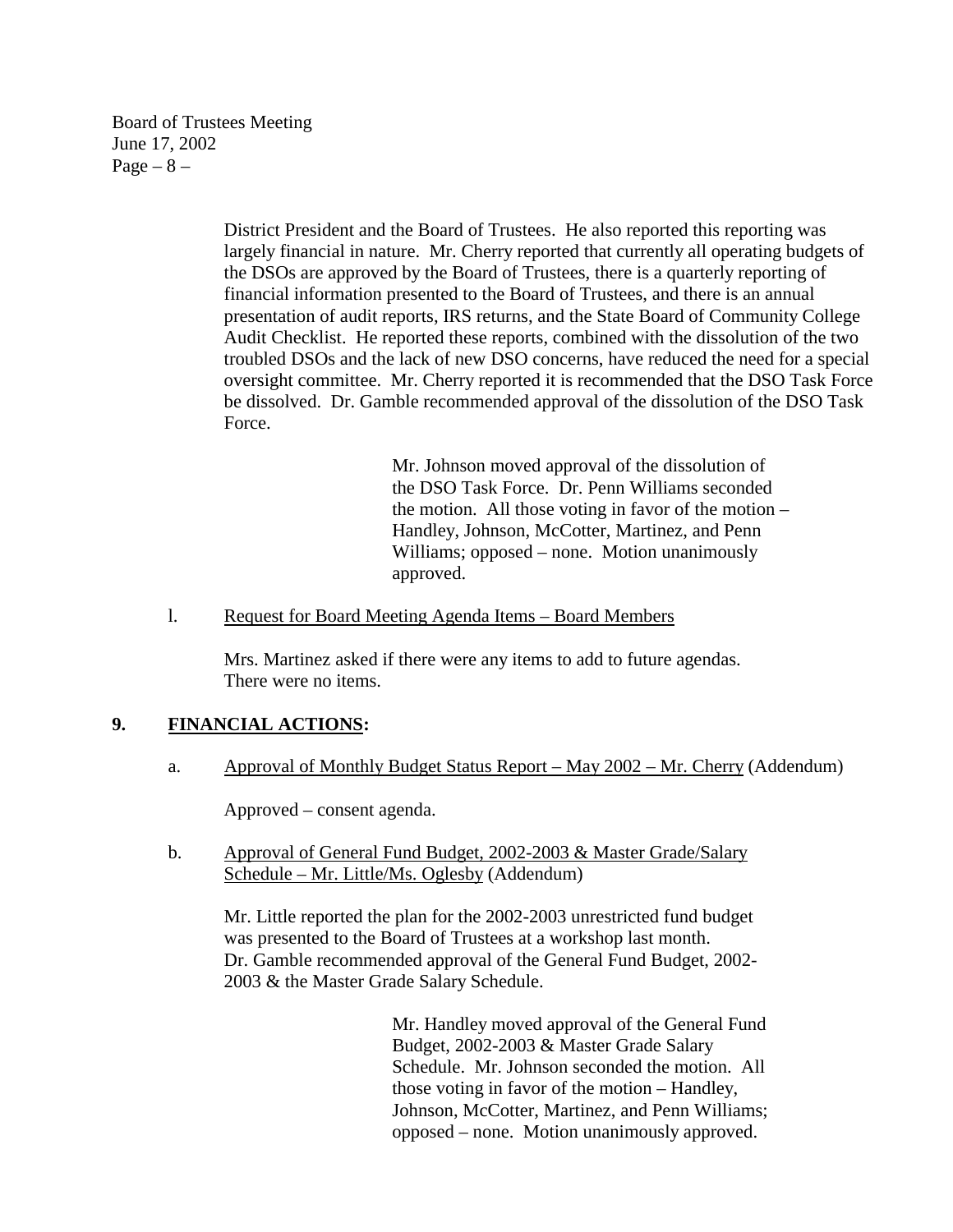c. Approval of DSO Budgets, 2002-2003 – Mr. Little (Addendum)

Approved – consent agenda.

d. Approval of 2002-2003 Fee Schedule – Mr. Little (Addendum)

Approved – consent agenda.

e. Approval of College Memberships – Dr. Gamble (Addendum)

Approved – consent agenda.

f. Approval of Accounts Receivable Writeoffs – Mr. Little (Addendum)

Approved – consent agenda.

g. Approval of 2002-2003 Capital Outlay Budget – Mr. Little (Addendum)

Approved – consent agenda.

# **10. REPORT OF THE DISTRICT PRESIDENT:**

# a. Approval of Reorganization of the District Board of Trustees

Mrs. Martinez turned the gavel over to Dr. Gamble who called for nominations for Chair. Mr. Johnson nominated Mrs. Miriam E. Martinez as Chair of the Board of Trustees. Dr. Penn Williams nominated Mr. James W. Handley as Chair of the Board of Trustees.

> A vote was conducted for the position of Chair. Dr. Gamble announced Mr. James W. Handley as the new Chair of the Board of Trustees. (4-1)

 Dr. Gamble called for nominations for the position of Vice Chair. Mrs. Martinez nominated Mr. C. R. "Rick" McCotter as Vice Chair of the Board of Trustees. Mr. McCotter nominated Dr. Alexandra M. Penn Williams as Vice Chair of the Board of Trustees.

> A vote was conducted for the position of Vice Chair. Dr. Gamble announced Dr. Alexandra M. Penn Williams as the new Vice Chair of the Board of Trustees. (4-1)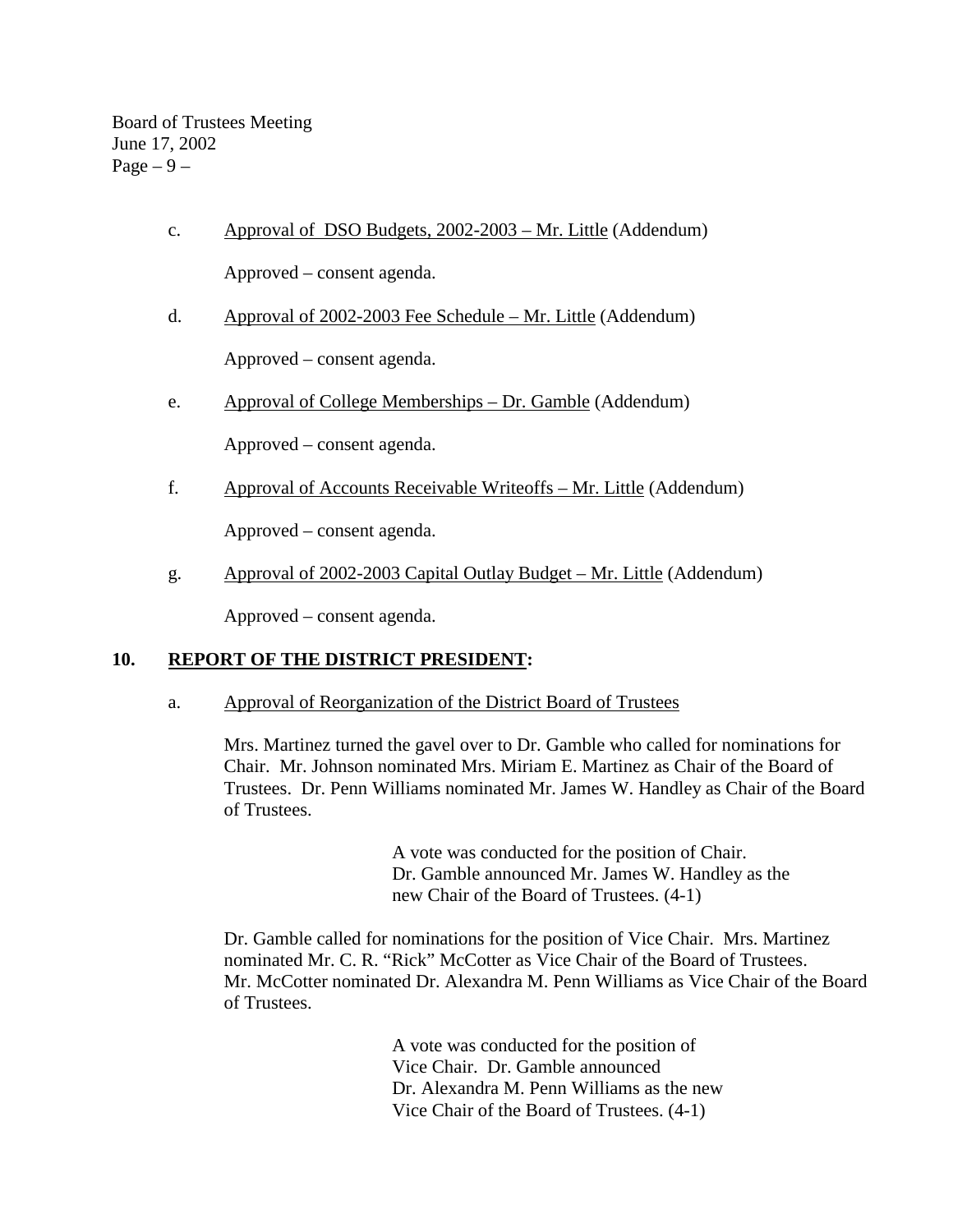Board of Trustees Meeting June 17, 2002 Page  $-10-$ 

#### b. Approval of College Committee Assignments for the District Board of Trustees

Mr. Handley asked the Board of Trustees members choose the committees they would like to serve on. They are as follows:

| <b>Alumni Association Committee</b>       | Mr. Johnson       |
|-------------------------------------------|-------------------|
| <b>Architect Selection Committee</b>      | Mrs. Martinez     |
| <b>BCC</b> Foundation Board of Directors  | Mr. Handley       |
| The Historic Cocoa Village Playhouse      |                   |
| <b>Board of Directors</b>                 | Mr. McCotter      |
| <b>Insurance Committee</b>                | Mr. McCotter      |
| Maxwell C. King Center for the Performing |                   |
| <b>Arts Board of Directors</b>            | Dr. Penn Williams |
| <b>Master Planning Committee</b>          | Mr. Johnson       |
|                                           |                   |

# c. Report on the Association of Community College Trustees (ACCT) Meeting – Mrs. Martinez

Mrs. Martinez reported she attended an ACCT conference and will be sending out an e-mail in this regard. Mrs. Martinez reported in addition to a report on the fiscal projections, there was also a presentation on demographic changes in the United States. She also reported there was an announcement of an econometric model for community colleges that was developed under the sponsorship of ACCT. Mrs. Martinez reported that the community colleges whom have used this model have received tremendous press recognition. Mrs. Martinez urged the Board members to read the materials she provided to use for future meetings.

## d. Visitation of Institutions for Governance Policy – Dr. Gamble

Dr. Gamble discussed the planned Board visits to Trident Technical College and Austin Community College to observe policy governance in action. Additional information will be forthcoming.

#### e. Future Board of Trustees Meetings for 2002-2003

The Board of Trustees members discussed the future Board of Trustees monthly meetings. It was the consensus of the Board to retain the current schedule.